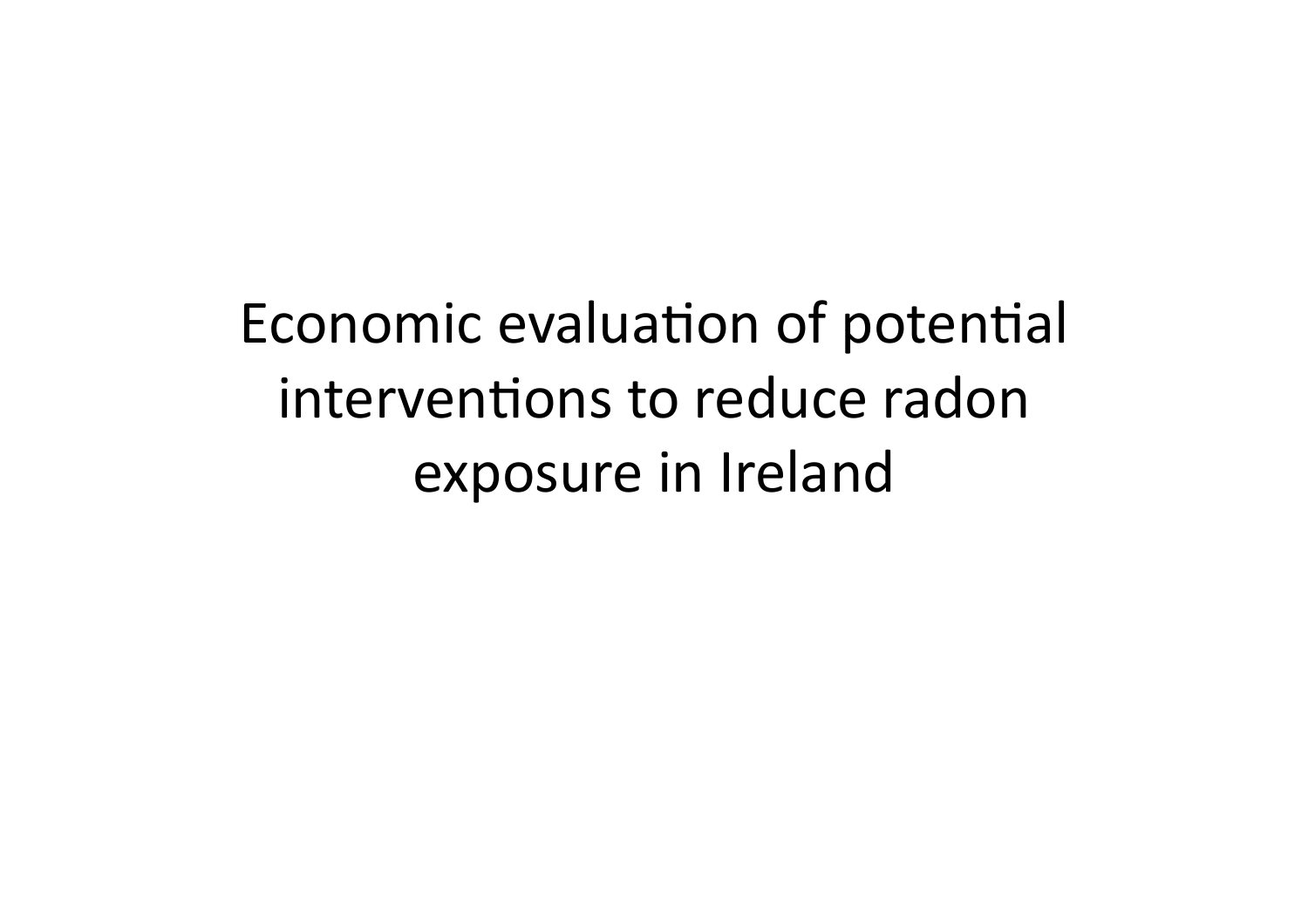## **Radon in Ireland**

- National Radon Survey: 1992 1999 (based on 11,000 houses)
- National Reference Level: 200 Bq/m<sup>3</sup>
- 7% of housing stock > Reference Level
- Average indoor concentration: 89 Bq/  $m<sup>3</sup>$
- Large proportion of the west and south east of the country classified as high radon areas

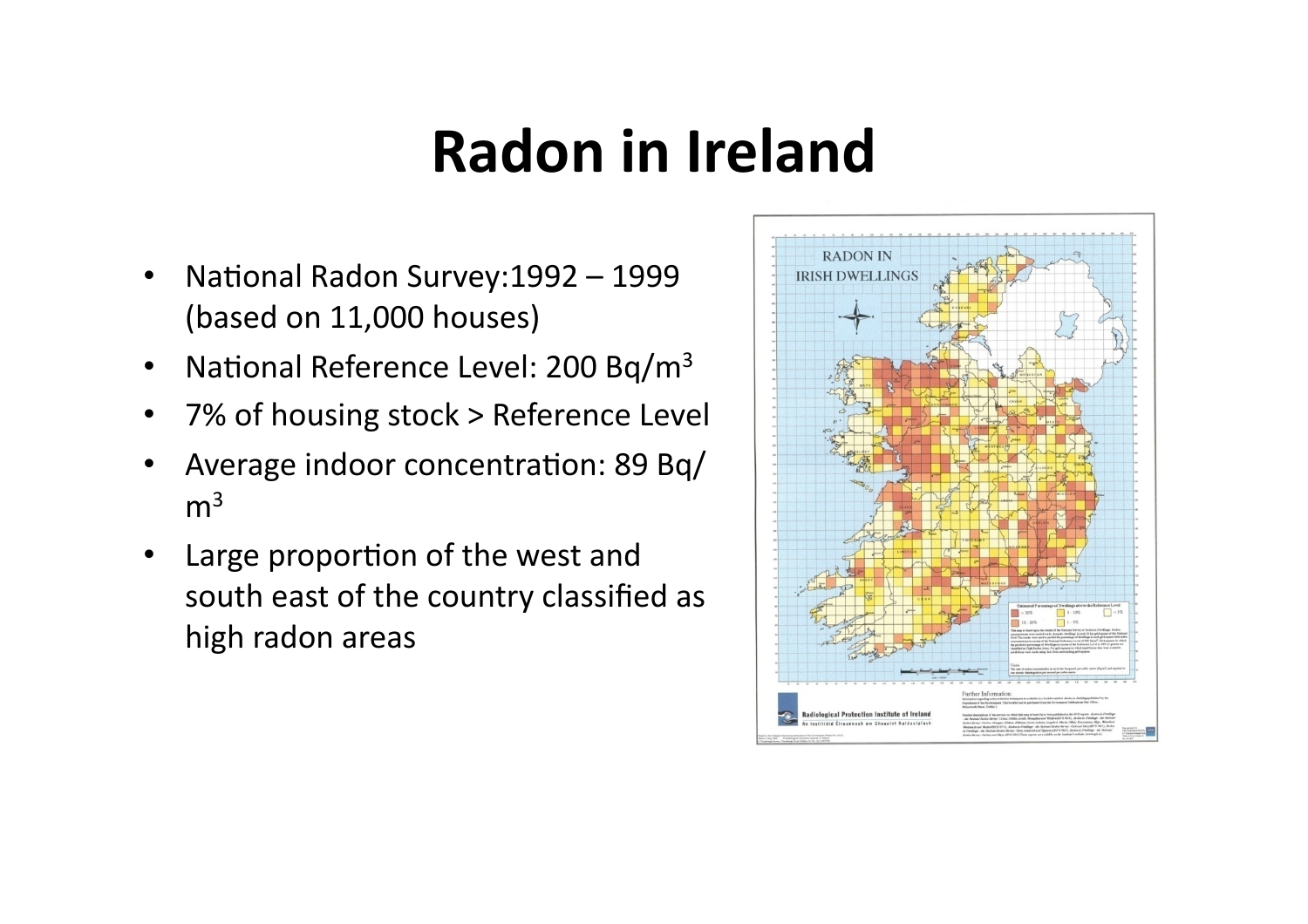## WHO cost effectiveness model

- Health economics evaluation used to support development of National Radon Control Strategy.
- Methodology used: Cost effectiveness analysis (CEA) based on WHO model.
- CEA is used to compare cost per unit benefit for different radon interventions so as to achieve best public health outcome from finite resources.

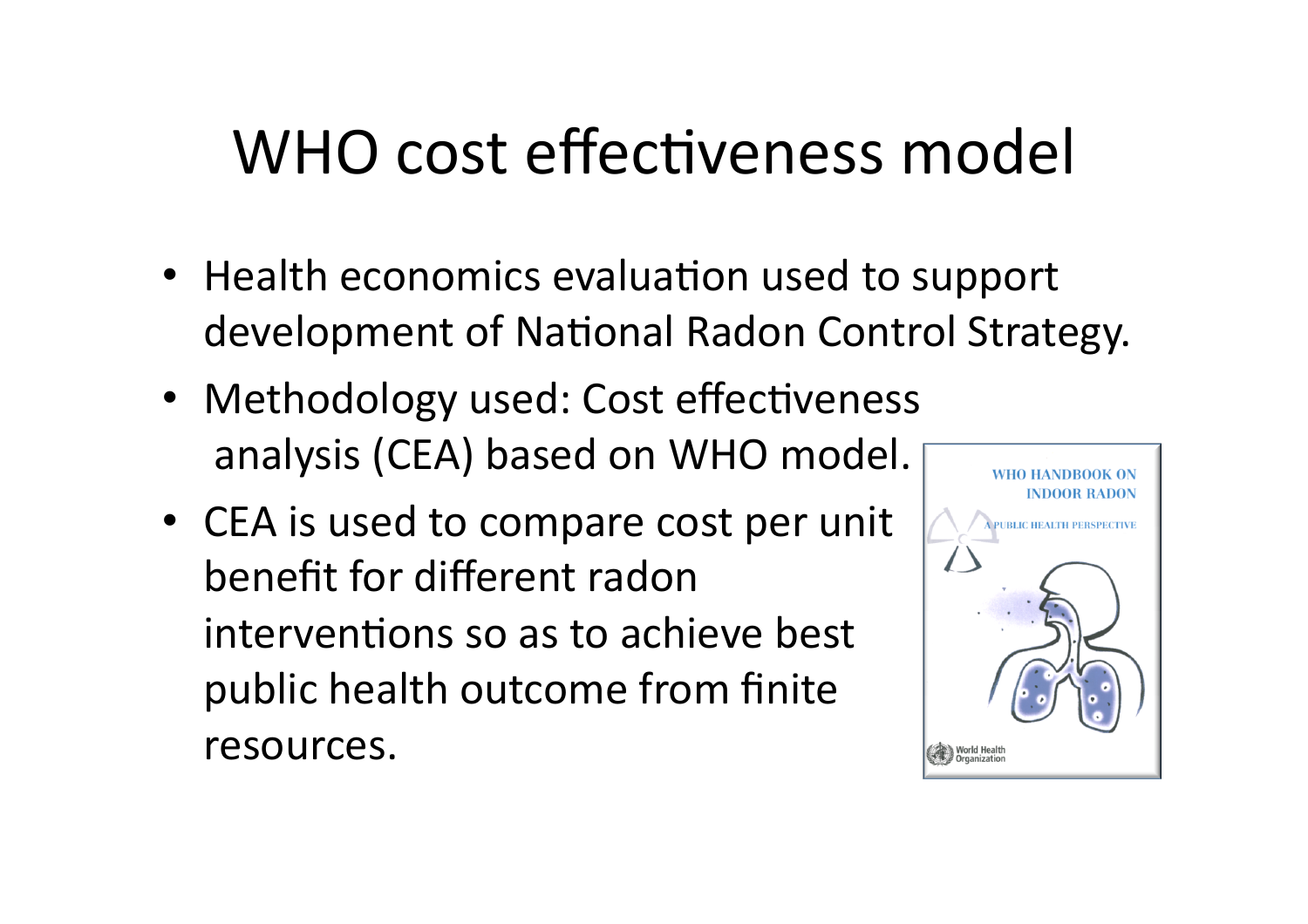# Types of economic evaluation

- **Cost benefit analysis** ‐ both costs and consequences are presented in monetary terms. The method provides an overall view as to whether an intervention is economically desirable. Rarely used because of the difficulty in expressing benefits directly in monetary terms.
- **Cost effectiveness analysis** outcomes are reported in a single unit (such as life years gained or QALYs) allowing cost effectiveness ratios to be calculated for alternative interventions. Does not provide an overall view on economic desirability but supports decision  $\overline{\text{making}}$  between competing options. Widely used in healthcare resource allocation.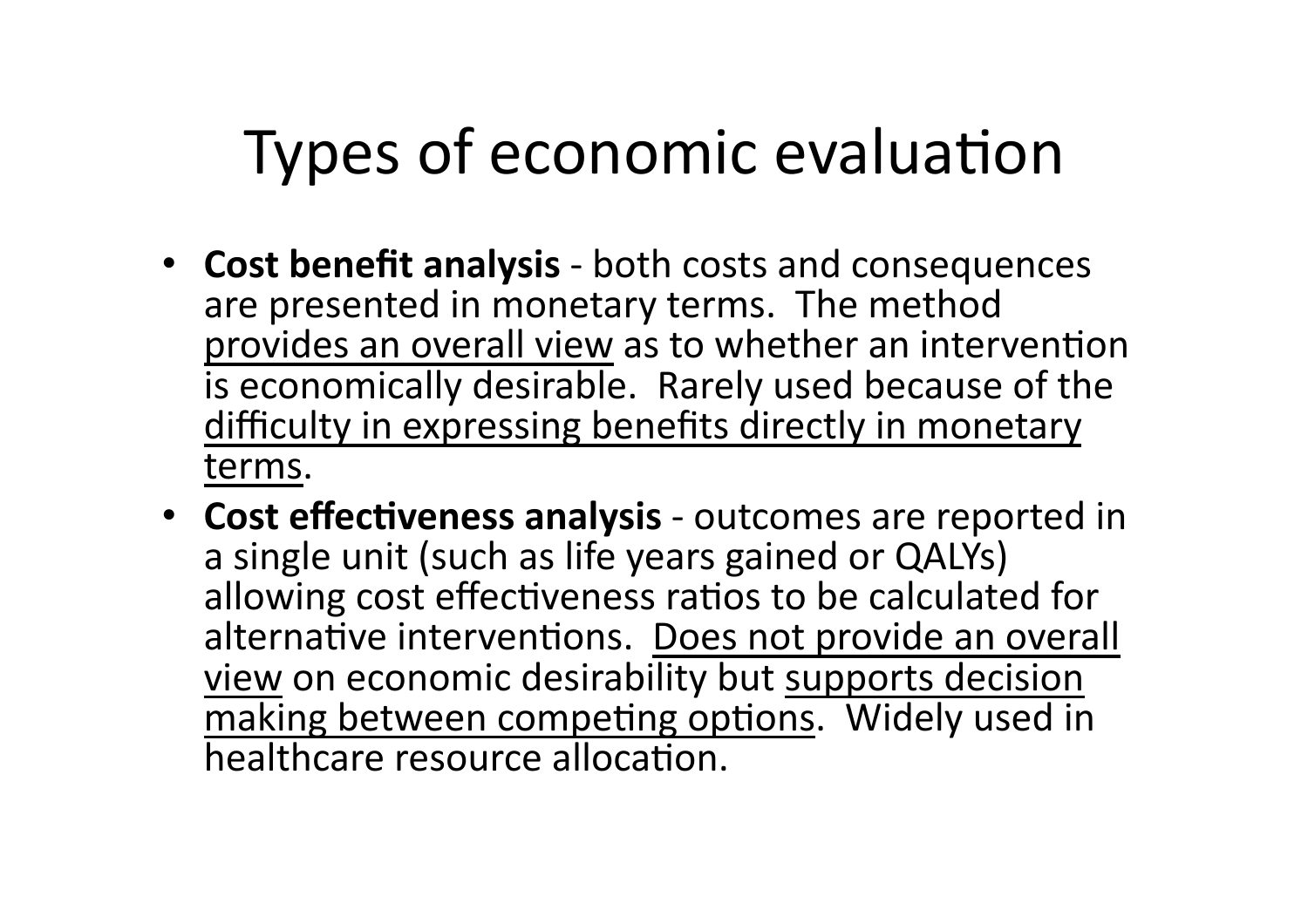## Accounting rules

*(allows inter‐comparison of results)* 

- Costs normalised to a remediated house
- Outcome expressed as euro per quality adjusted life year (QALY) saved (cost utility analysis).
- Benefits calculated on the basis of European pooled epidemiology study
- Societal costs  $-$  don't differentiate between costs borne by state and by individuals
- Future costs and benefits are discounted
- Costs summed over 85 years
- Cost effectiveness ratios calculated with and without health service costs
- Transfer costs not included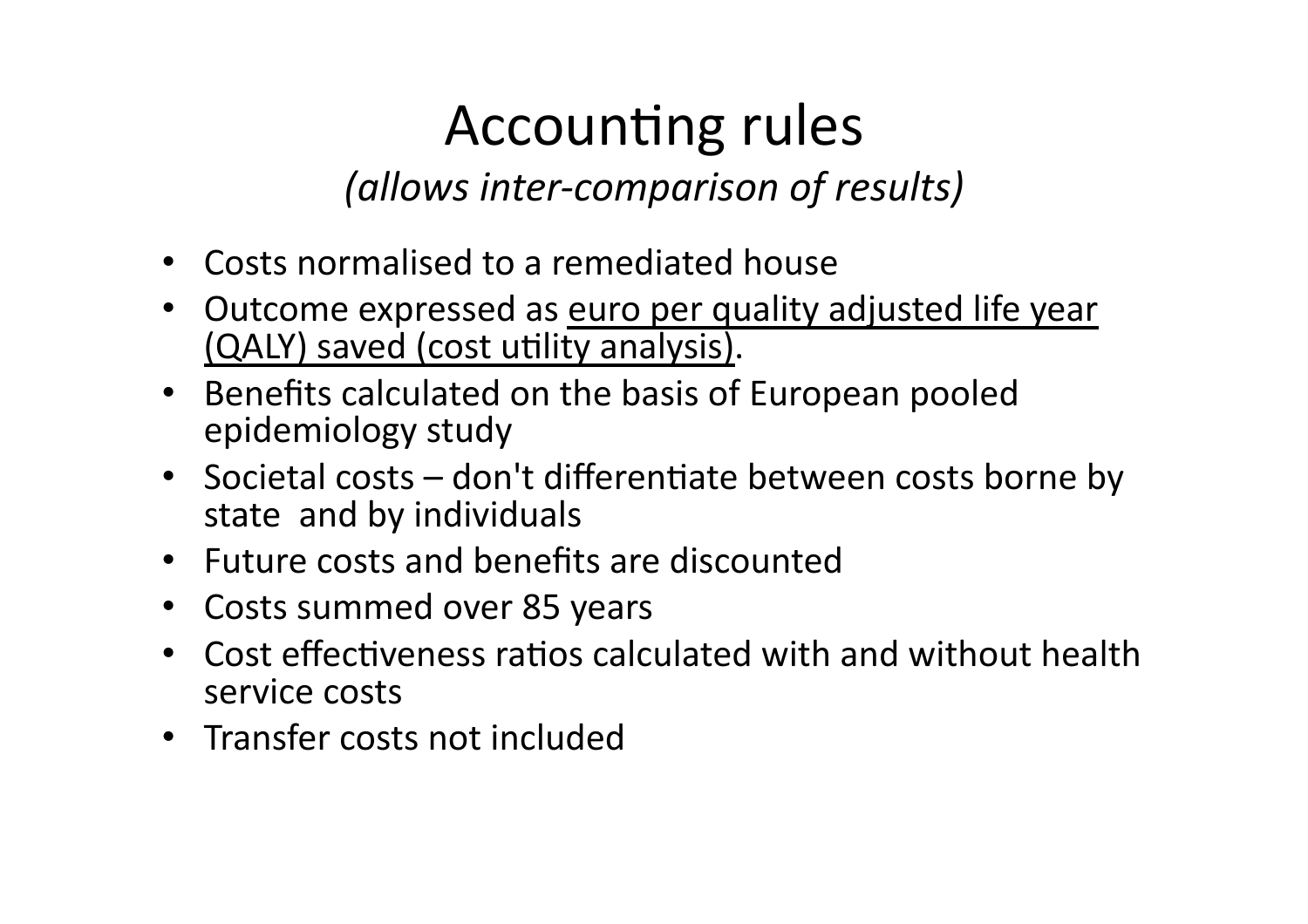### Remediation



concentration in houses above the reference level. It has no impact on concentrations below the reference level. Most cancers result from exposure at these levels.

### Prevention



Prevention reduces average radon concentration across all houses.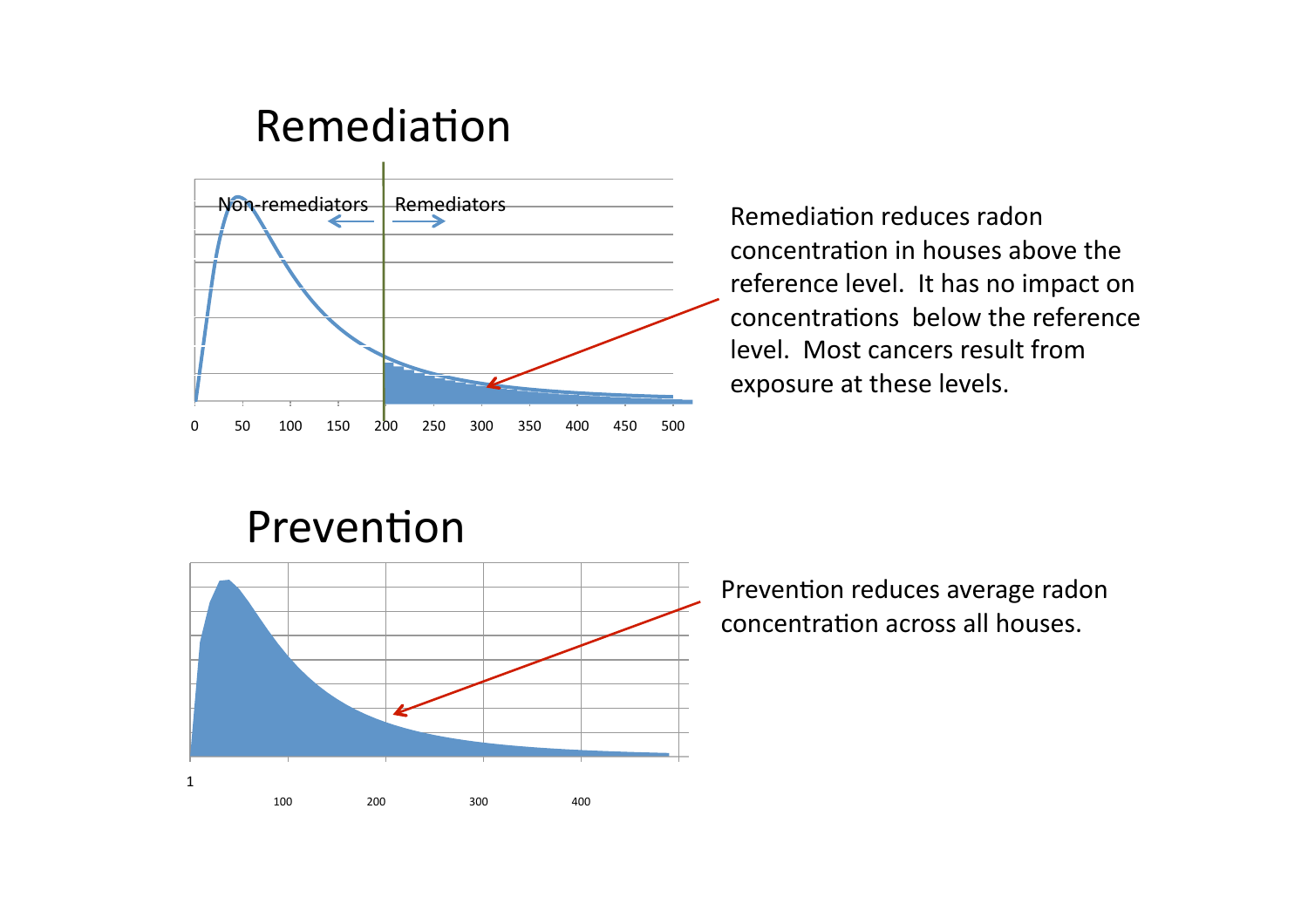## Costs for remediation

| <b>Category</b>                  | <b>Components</b>                                                                                                                                                                       | <b>Calculation</b>                                                                                                                                                                                  |
|----------------------------------|-----------------------------------------------------------------------------------------------------------------------------------------------------------------------------------------|-----------------------------------------------------------------------------------------------------------------------------------------------------------------------------------------------------|
| Education +<br>awareness raising | •Publicity and invitation costs<br>normalised to unit house remediated                                                                                                                  | $Cost_{Edu} = \frac{Cost_{Iwvi}}{f_{el} \times R_{Mis} \times R_{el}}$                                                                                                                              |
| <b>Testing</b>                   | •Measurement cost normalised to<br>unit house remediated                                                                                                                                | $Cost_{Survey} = \frac{Cost_{meas}}{f_{ol} \times R_{ol}}$                                                                                                                                          |
| Remediation                      | •Direct cost of remedial work<br>• Post remediation testing<br>• Electricity consumer (over 85 years<br>(discounted)<br>•Maintenance + replacements costs<br>over 85 years (discounted) | $Cost_{rem} = Cost_{inst}$<br>+ $\sum_{i=1}^{8}$ (Cost <sub>elec</sub> × Watts <sub>f an</sub> × 8760 × df <sub>y</sub> )<br>$+\sum_{1}^{85}\left(\frac{Cost_{Fan} \times df_{y}}{Life_{m}}\right)$ |
| <b>Health services</b>           | •Treatment cost saved<br>•Health care consumption per life<br>year gained                                                                                                               | $Cost_{HS} = \sum_{1}^{80} Cost_{y} \times LY_{gain} \times C_{aver} \times df_{y}$<br>$-Cost_{\tau} \times C_{avert} \times df_{\nu}$                                                              |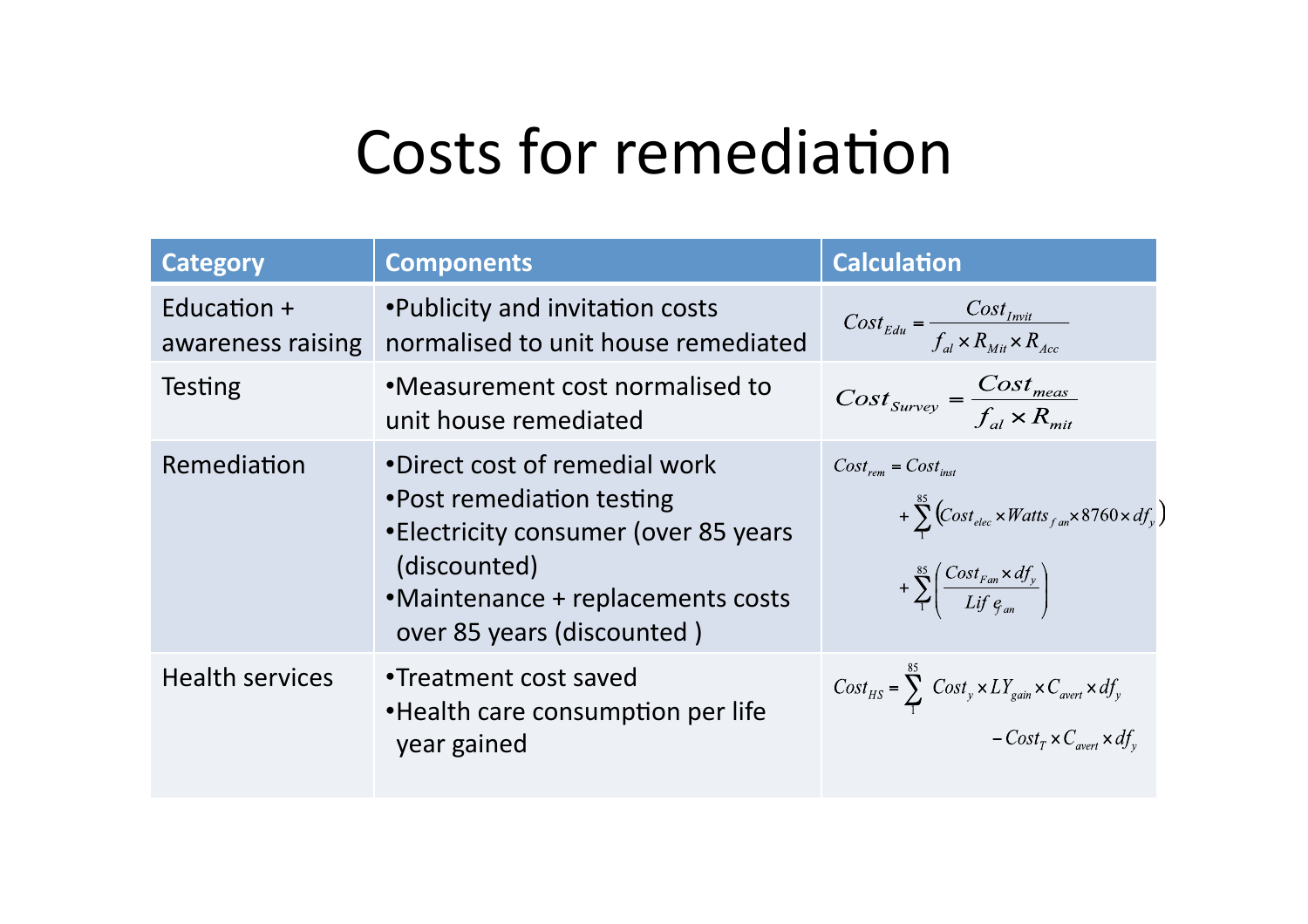## Costs for prevention

| <b>Category</b>        | <b>Components</b>                                                         | <b>Calculation</b>                                                                                                                            |
|------------------------|---------------------------------------------------------------------------|-----------------------------------------------------------------------------------------------------------------------------------------------|
| Prevention             | •Direct cost of preventive work in<br>new build                           |                                                                                                                                               |
| <b>Health services</b> | •Treatment cost saved<br>•Health care consumption per life<br>year gained | $\int Cost_{HS} = \sum_{i=1}^{85} Cost_{y} \times LY_{gain} \times C_{aver} \times df_{y}$<br>$-Cost_{\tau} \times C_{avert} \times df_{\nu}$ |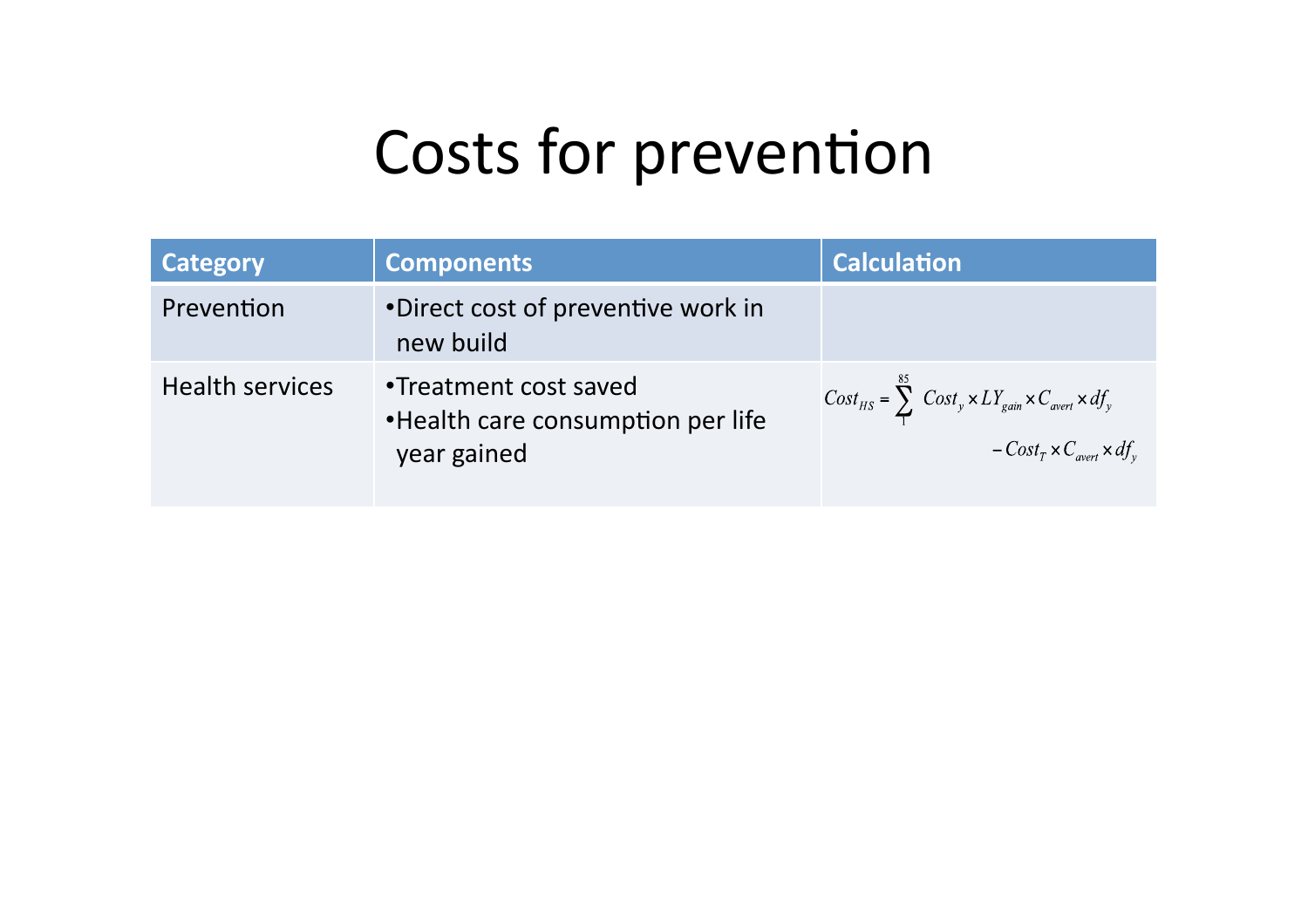## What is cost effective

NICE - Interventions with a cost <€25,000 per QALY gained are likely to be viewed favourably, whereas those with a cost per QALY gained of >€35,000 are likely to be viewed unfavourably World Bank – Interventions which cost Similar to Gross National Income (GNI)per person are considered cost effective. In 2010 GNI for Ireland was ≈ €33,000

US - Interventions which cost ≈ \$50,000 are considered cost effective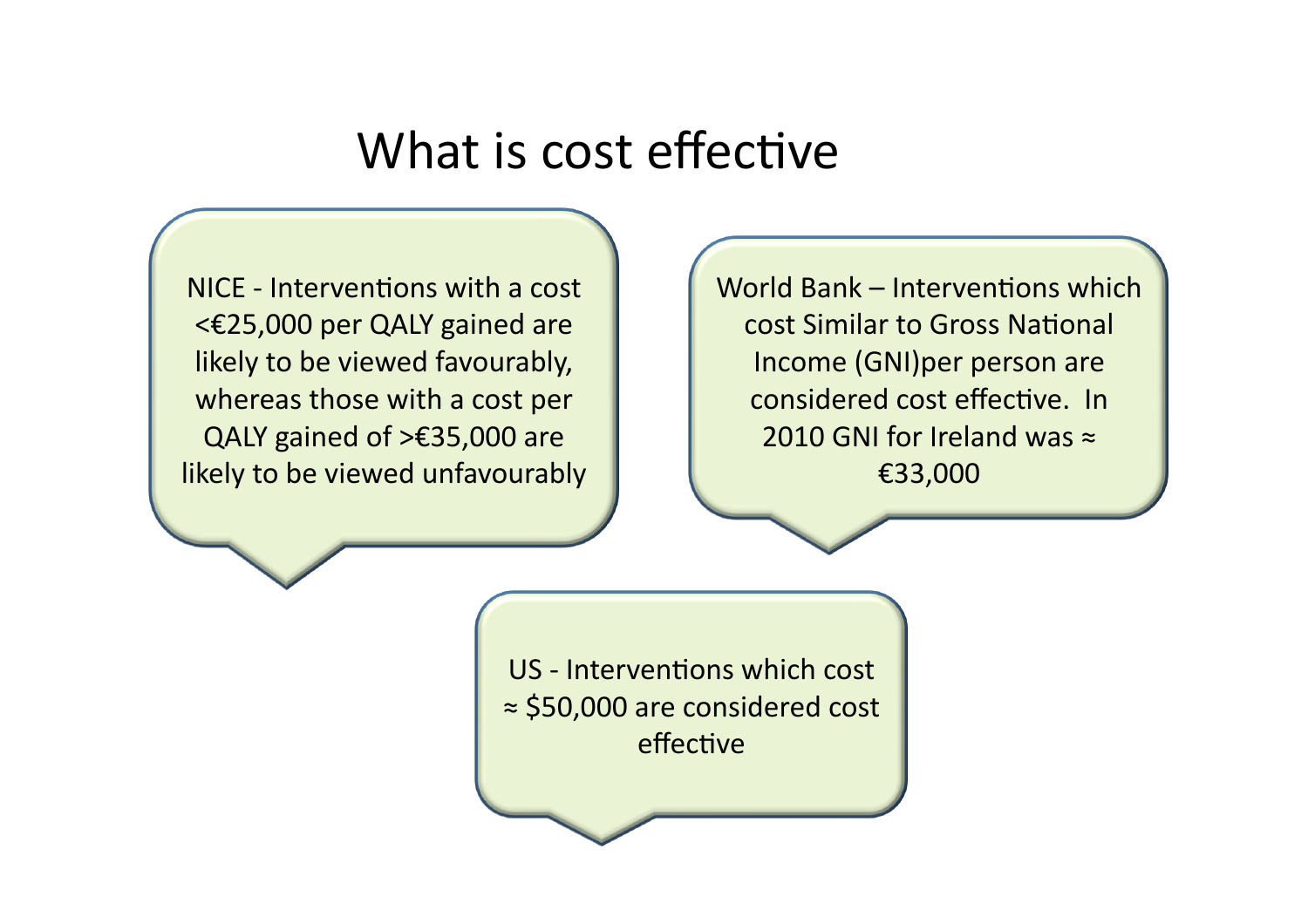### Different strategies applied to whole country (€/QALY)

|                                           | <b>Awareness</b><br>raising | <b>Survey</b> | <b>Intervention</b> | <b>Health</b><br><b>Service</b> | <b>Total</b> |
|-------------------------------------------|-----------------------------|---------------|---------------------|---------------------------------|--------------|
| Prevention                                | <b>Nil</b>                  | <b>Nil</b>    | 9,000               | 3,000                           | 12,000       |
| Remediation                               | 33,000                      | 17,000        | 29,000              | 3,000                           | 82,000       |
| <b>Remediation (with</b><br>standby sump) | 33,000                      | 17,000        | 370,000             | 3,000                           | 420,000      |

### Different strategies applied to high radon areas (€/QALY)

|                                           | <b>Awareness</b><br>raising | <b>Survey</b> | Intervention | <b>Health</b><br><b>Service</b> | <b>Total</b> |
|-------------------------------------------|-----------------------------|---------------|--------------|---------------------------------|--------------|
| Prevention                                | <b>Nil</b>                  | <b>Nil</b>    | 5,000        | 3,000                           | 8,000        |
| Remediation                               | 11,000                      | 6,000         | 24,000       | 3,000                           | 44,000       |
| <b>Remediation (with</b><br>standby sump) | 11,000                      | 6,000         | 140,000      | 3,000                           | 160,000      |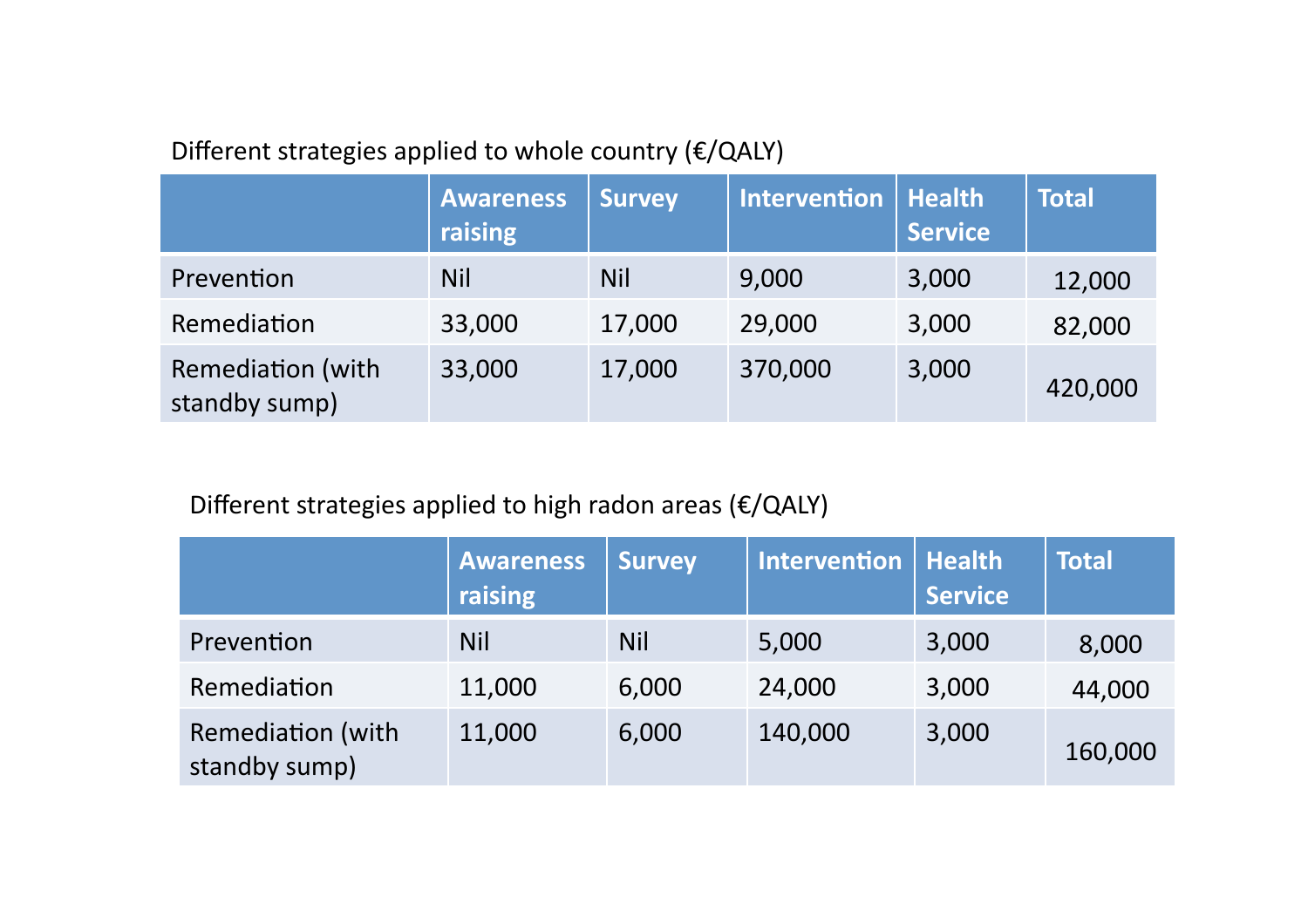#### Cost effectiveness of radon interventions compared with the NICE criteria



€/ QALY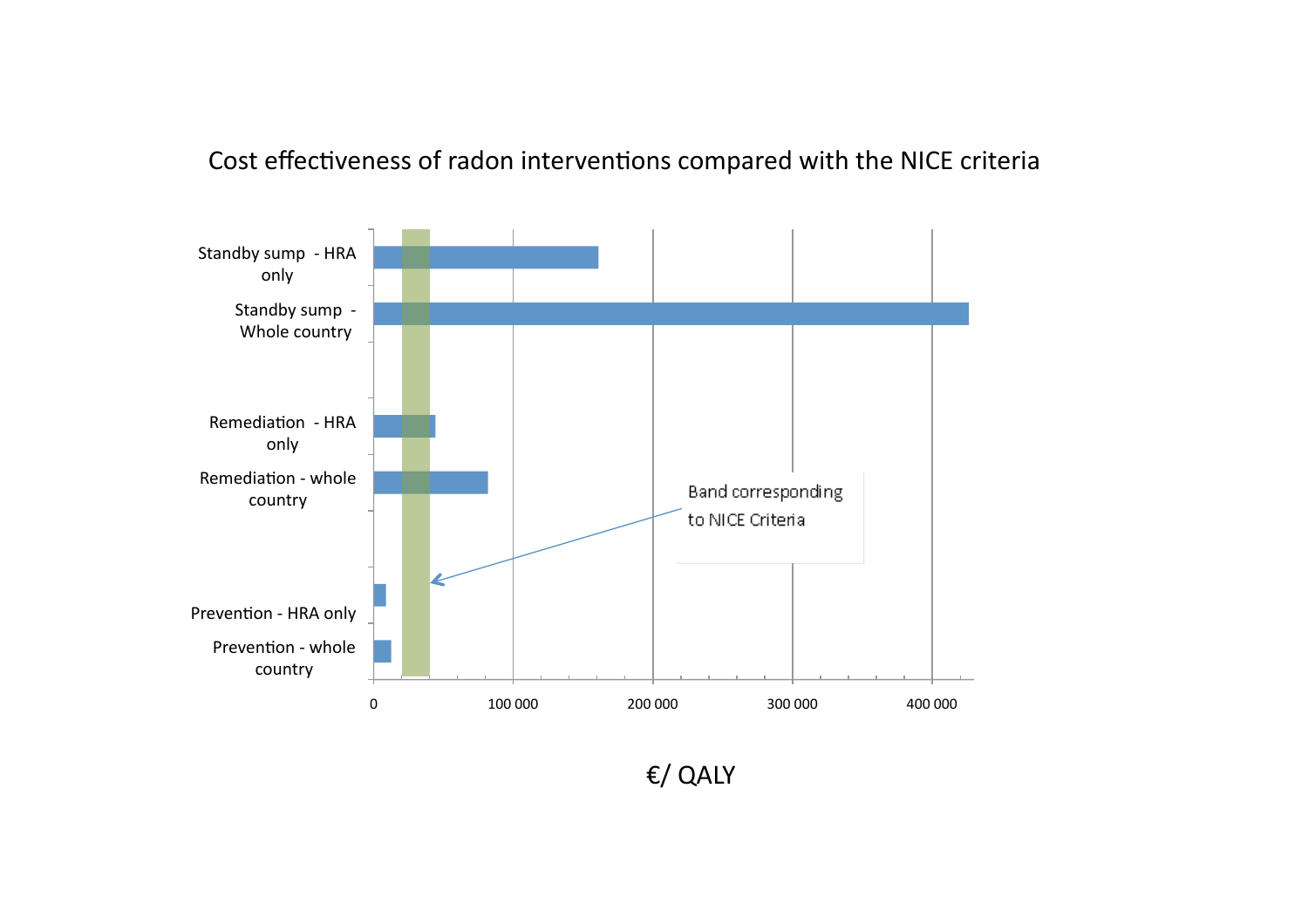Impact on cost effectiveness of alternative policy options to promote remediation

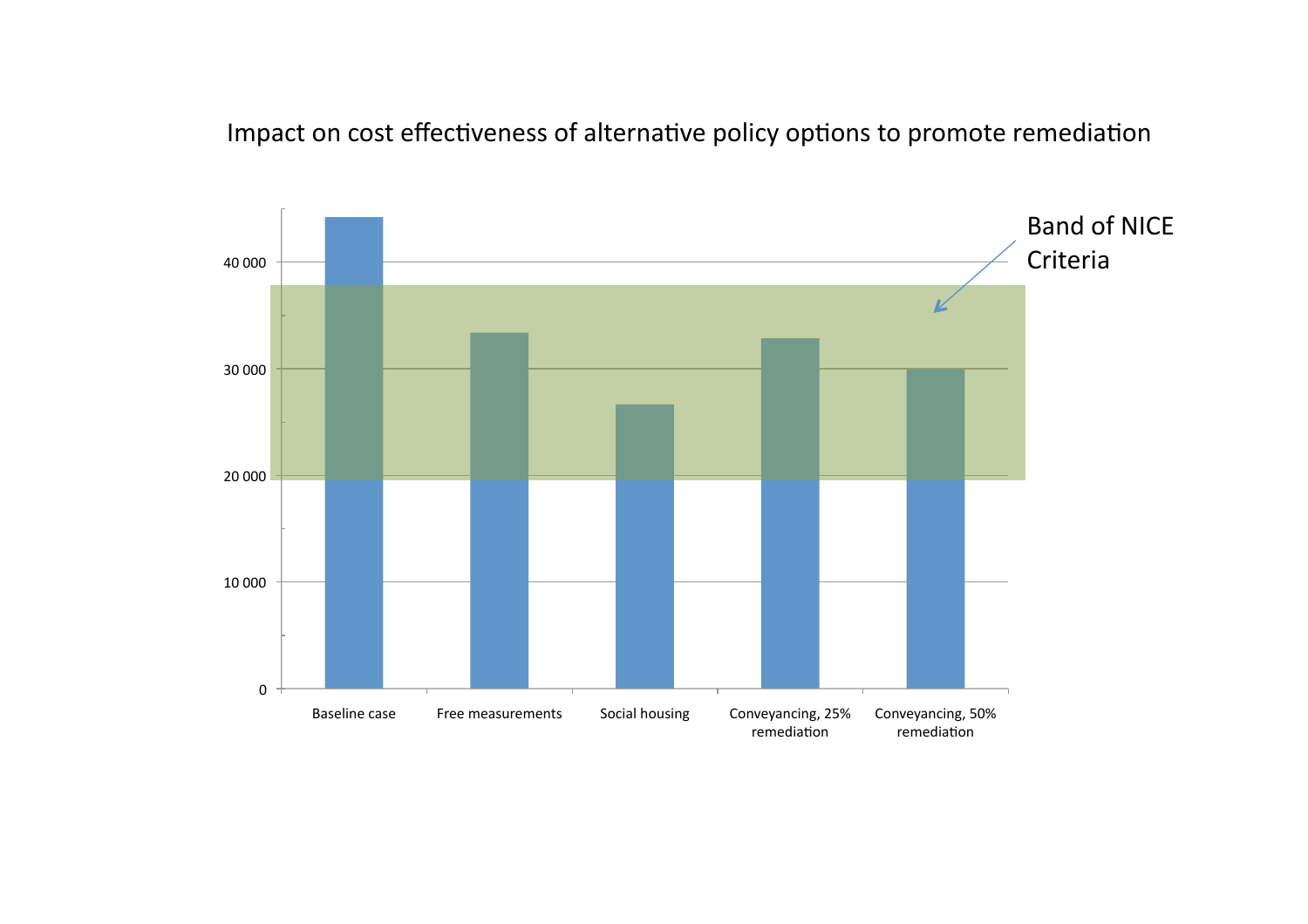### €/QALY gained for remediation as a function of reference level

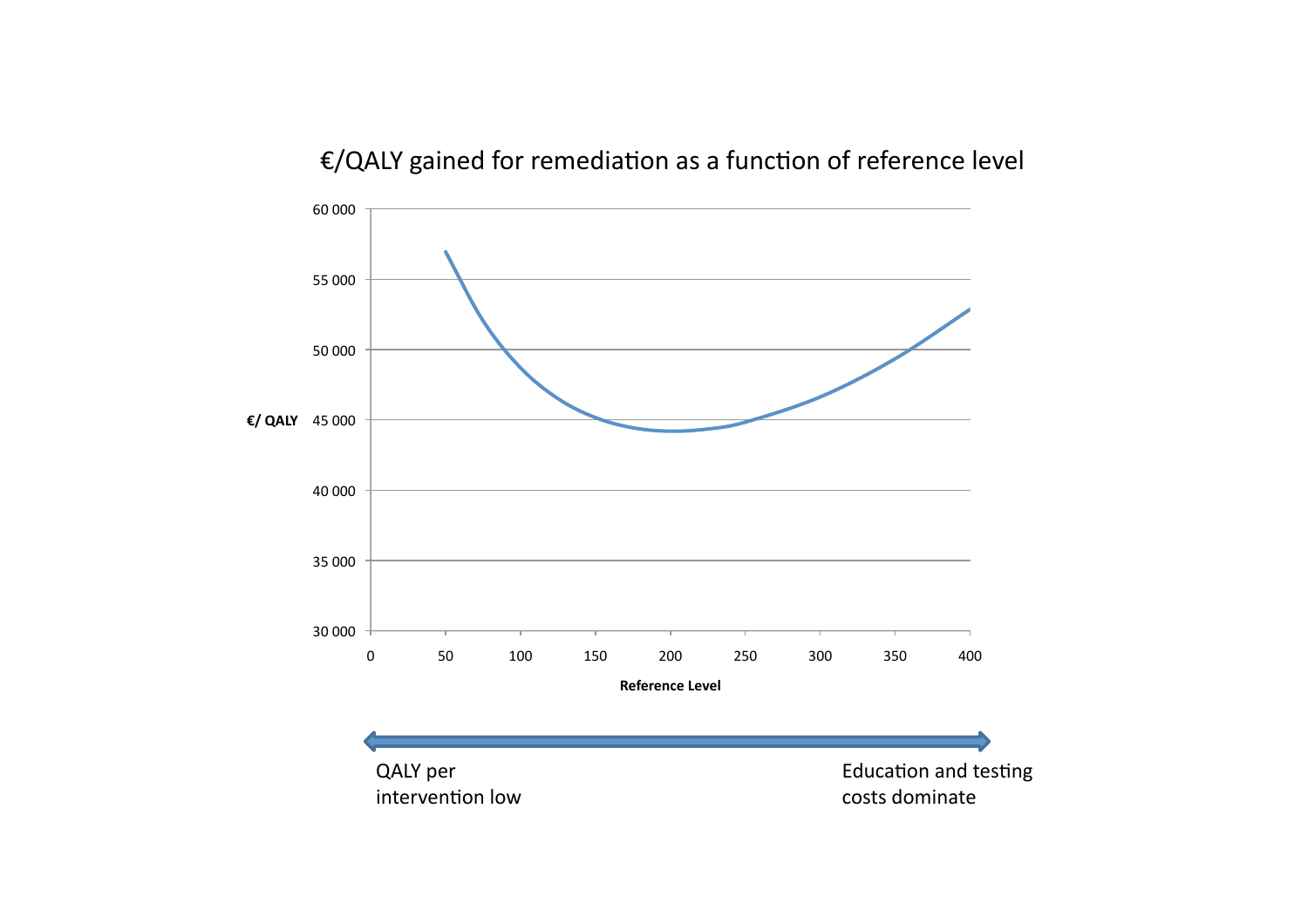#### Cost effectiveness of prevention versus average indoor radon concentration



**Average indoor radon concentration**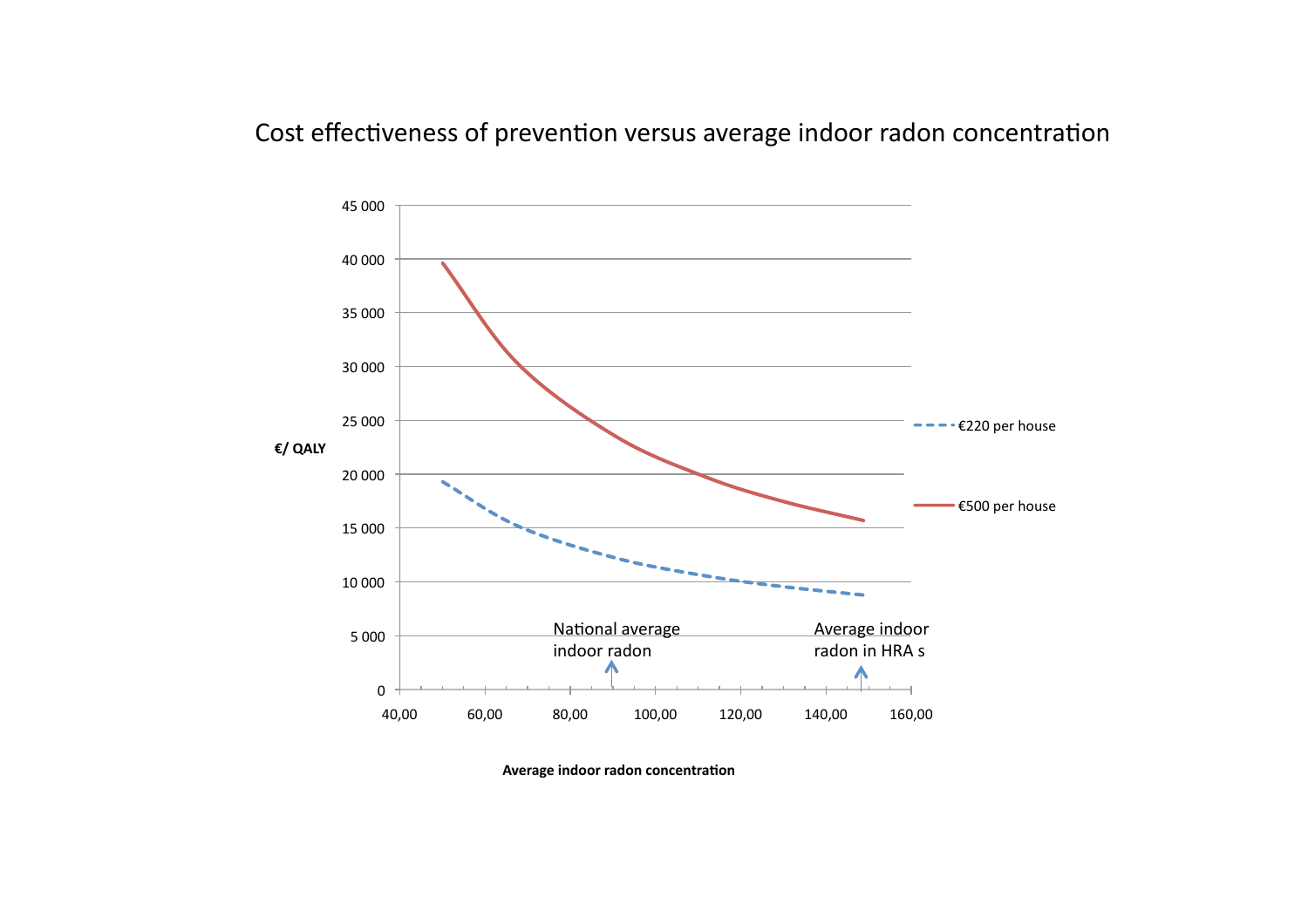## Key messages

- Incorporation of prevention into new buildings at the time of construction is the most cost effective intervention.
- It is expensive to find homes and to persuade householders to act.
	- $-$  Education & testing dominate the overall cost of remediation (particularly in low risk areas).
	- Direct remediation costs relative small proportion of overall intervention cost.
- Cost effectiveness of remediation programmes is significantly better in high radon areas.
- Cost effectiveness of remediation improved by measures which increase test uptake and remediation rates. (Success of awareness campaigns should be judged on the number of houses remediated.)
- The cost effectiveness of putting standby sump in new houses is poor.